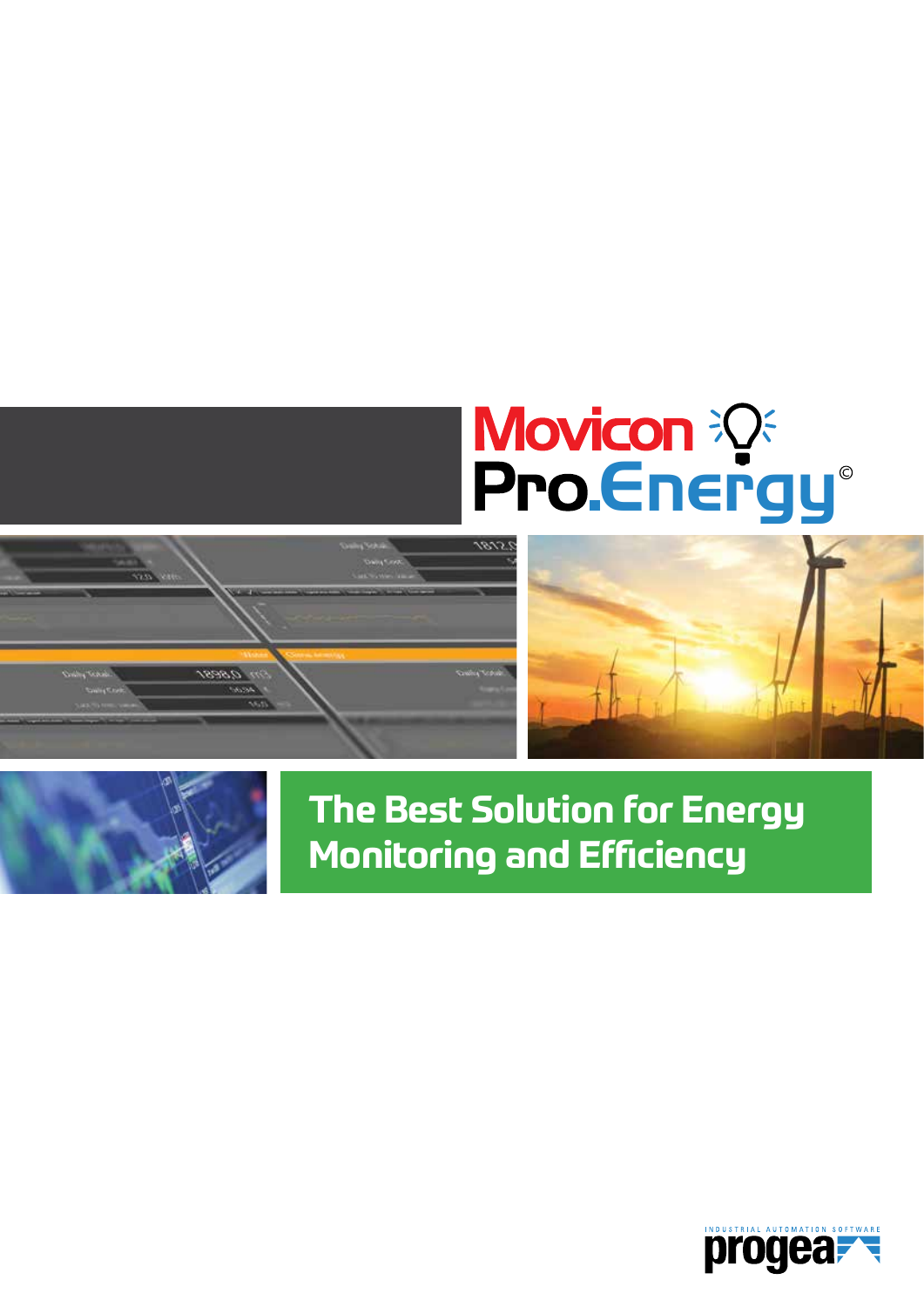



# Movicon ??<br>Pro Energy®

Collecting, visualizing and analyzing energy consumption is a energy efficiency policy must. Reducing costs, increasing competiveness while maintaining the eco-sustainability of your entire organization are the keys to your success.

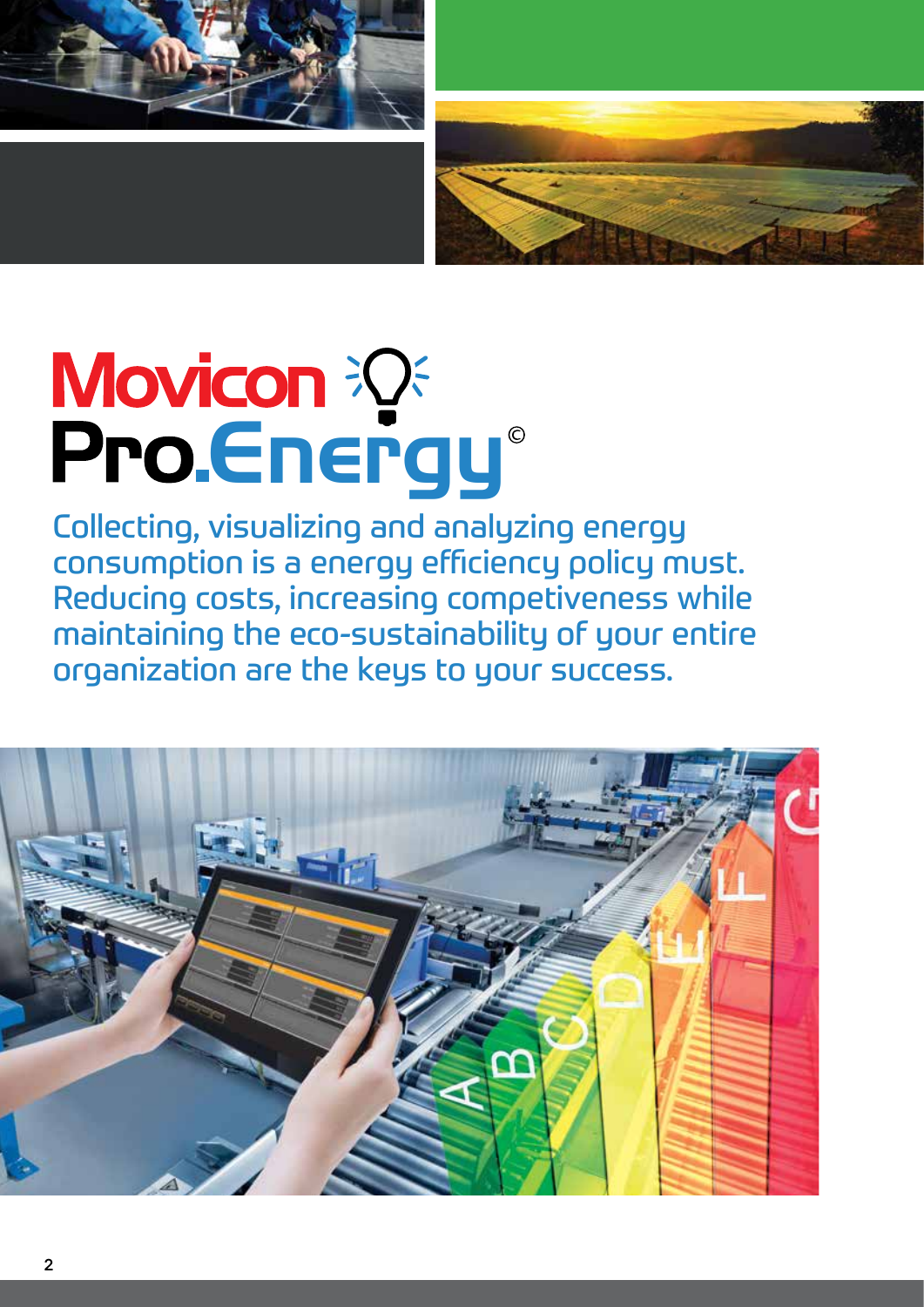

# Software technology for energy efficiency



Energy efficiency is a key priority for every company. Progea offers software solutions specially designed to monitor energy consumptions that guide companies in the right direction to increase efficiency and sustainability.

Installing energy management systems is a greater priority than ever for those companies who need to improve energy efficiency and reduce consumption. Two big issues that cause a great influence on building and production costs. The introduction of strict standards now requires most companies to adopt new energy efficiency policies to comply with ISO-50001 relating to Energy Management standards or EN-15232 which categorizes energy efficiency into four types. An Energy Management system is the basis for detecting the corrective measures needed to achieve continuous energy efficiency improvements which is fast becoming a key objective of

every organization. The Pro.Energy© software empowers companies to reduce their energy costs by offering tools to analyze consumptions with the intent to improve efficiency, gain significant financial returns, contribute towards reducing pollution and create a favourable ecosafe image for the company. Pro.Energy© provides an opportunity for all manufacturing companies to confront the current energy crisis situation effectively and instigate a new set of policies that target efficiency improvements. Targets that will soon see rapid returns and important benefits as a result.

*The effective collection of local and remote production site energy consumption information is indispensable to perform analysis targeted at reducing waste and optimizing energy consumptions for efficient and sustainable energy management.*

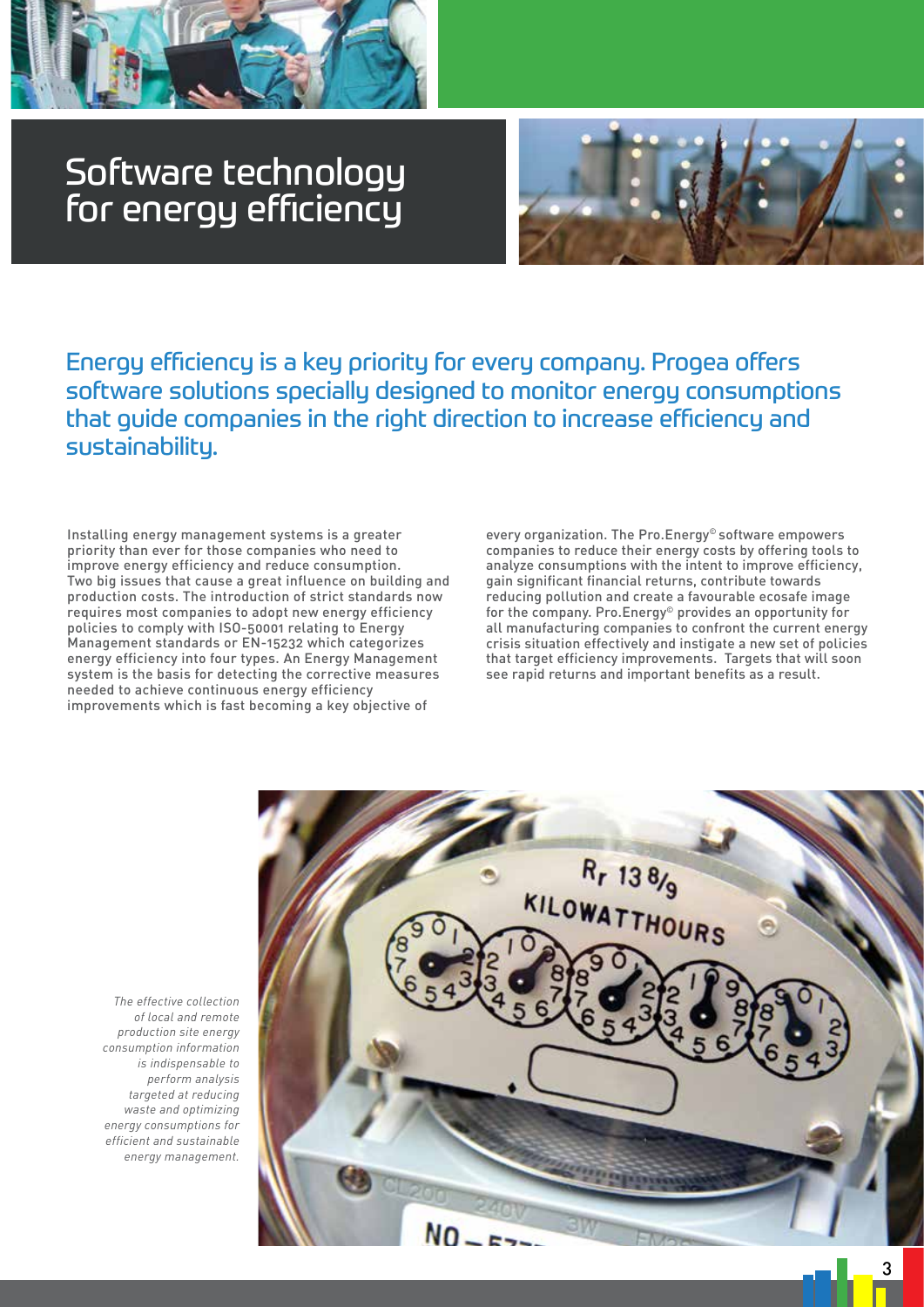# Pro.Energy© a simple and effective solution



## Pro.Energy© empowers plants and buildings to become more efficient by detecting the key indicators (EnPls) to determine reductions in energy consumptions and an increase in profits

A strong company strategy plan to constantly measure and monitor electricity, gas, water, compressed air or steam usage will determine a significant save in costs and an increase in competitiveness. The Energy Performance Indicators (EnPI) provide all the information needed to monitor consumptions.

#### **Energy consumption visibility**

The ability to collect energy consumption calculations will give users a clear and detailed picture of their energy infrastructure and utility distribution.

#### **Identify potential energy savings**

Analysing the different energy consumption rates throughout the entire building and factory site, at different times of the day and under different circumstances, will enable you to identify and intervene in those areas that need to made more efficient.

#### **Monitoring corrective action results**

The benefits of results gained from previous corrective action can be monitored in real-time to assess whether further intervention should be made as part of a continuous effort for improvement.

#### **Document efficiencies**

The all-inclusive and powerful set of energy consumption data analysis tools allows users to verify, document, export and send effective consumption reduction reports to interested parties that promote incentive-driven or certification schemes.



#### **Supports Energy Managers**

Pro.Energy© is the best solution to aid Energy Managers and their colloborators, to analyse company consumption and manage energy efficiency through valid decision-making strategies. Pro.Energy© is a functional Movicon.NExT module that connects to a diverse range of meters installed in various types of energy carriers in order to measure consumptions in real-time, record and

aggregate them in a relational database (SQL Server). This data can then be analyzed by time range, carrier or cost center and compared to other time ranges, values or manufacturing sites, independently from the data source of origin. This analysis is an indispensible tool that every Manager can rely on to ensure that the right decisions are made and implemented instantly.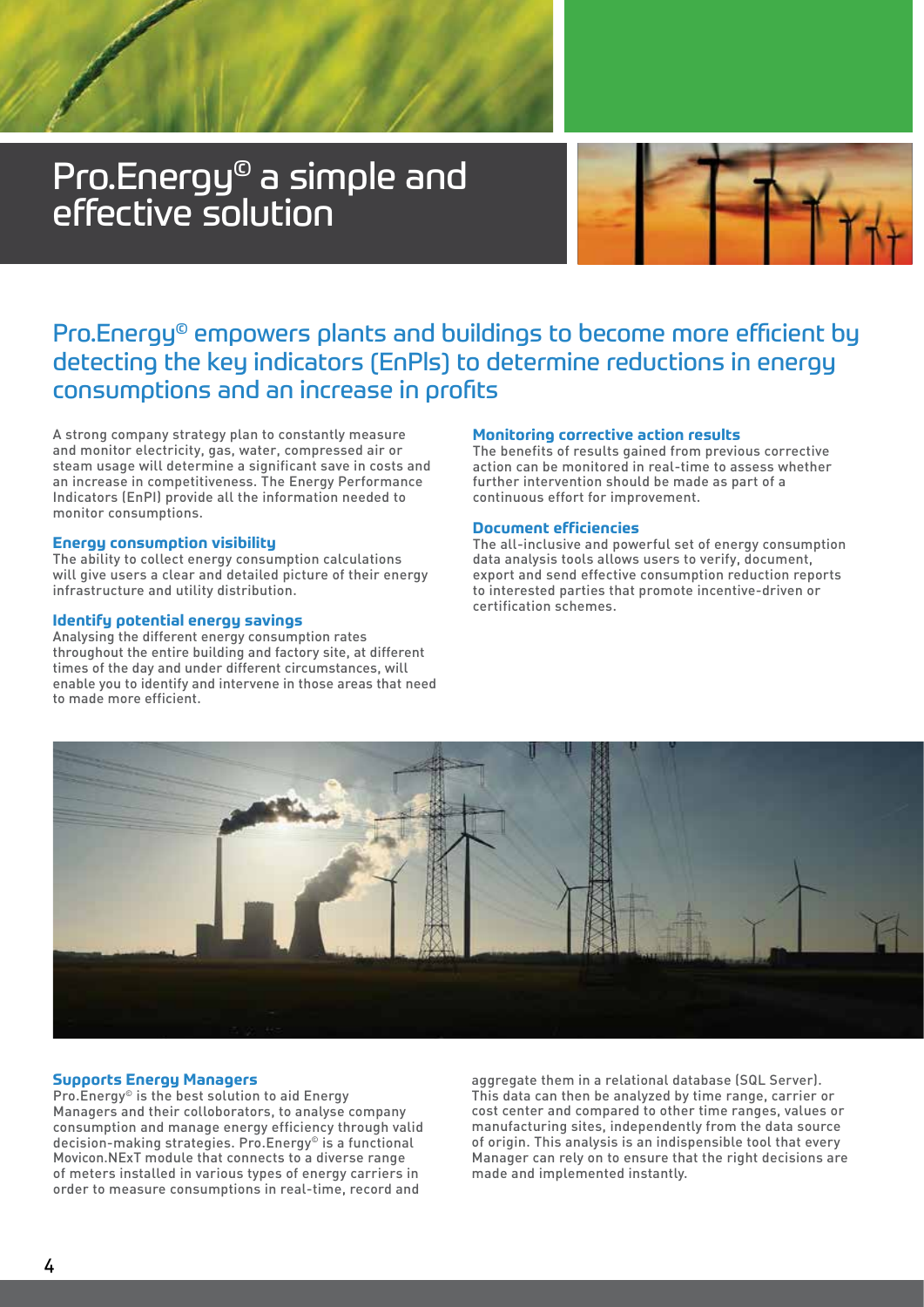## Indispensable for Efficient Energy Certification

## Normative, Certification, Incentives: Pro.Energy© offers you an all-inclusive and flexible solution for your certification systems that is simple to use

In today's world it is not just energy hungry companies that need to reduce consumption. The energy factor affects company costs consistently so far as to encourage companies to adopt energy efficiency programs that not only reduce these costs but to uphold its eco-friendly image as well. Modern technology monitoring systems are being used by companies to obtain the level of energy efficiency as part of an incentive offered by local governments and power companies to make energy efficiency a worthwhile investment. In addition, the increasingly strict standards penalize 'energy-hungry' companies in order to encourage them to adopt the appropriate tools for reducing consumptions and CO2 emissions.

#### **Energy Managers**

The Energy Manager's job is to see that energy is rationalized in the most appropriate way. The role of the energy manager includes:

- Implementing the appropriate actions, interventions and procedures to promote rational use of energy.
- Ensuring the predisposition of annual energy consumption based on end energy user financial parameters.
- Provide energy verification data of interventions aided by state contributions.



#### **The ISO 50001 Standard**

This standard provides business organizations with a reference framework to integrate energy performance in their daily activities. It also aims to promote the best practices for energy management as well as to improve projects designed to reduce emissions caused by the greenhouse effect. At a worldwide level this will enable businesses to adopt one standard and use the same methodology to identify and implement improvements. The basic structure of the standard is designed on the Deming cycle model with the philosophy of continuous improvement: Plan-Do-Check-Act approach. In order to achieve this type of certification it is essential to deploy a Monitoring and Analysis system such as Pro.Energy©.

#### **The UNI EN 15232 standard**

The UNI EN15232 standard is used as a guide to define energy efficiency in buildings. This is achieved by defining four types of classes that assess what impact automation and control systems have on the energy performance of thermal and electrical installations in the building. The standard provides guidance on how to assess current energy efficiency and performance capacity of electrical systems, such as heating, air conditioning, illumination through management and control systems. It also establishes any potential savings in electricity and heating that can be obtained by deploying system automation functions specifically designed for this purpose. In order to quality for certification it is necessary to deploy a Monitoring and Analysis system such as Pro.Energy©.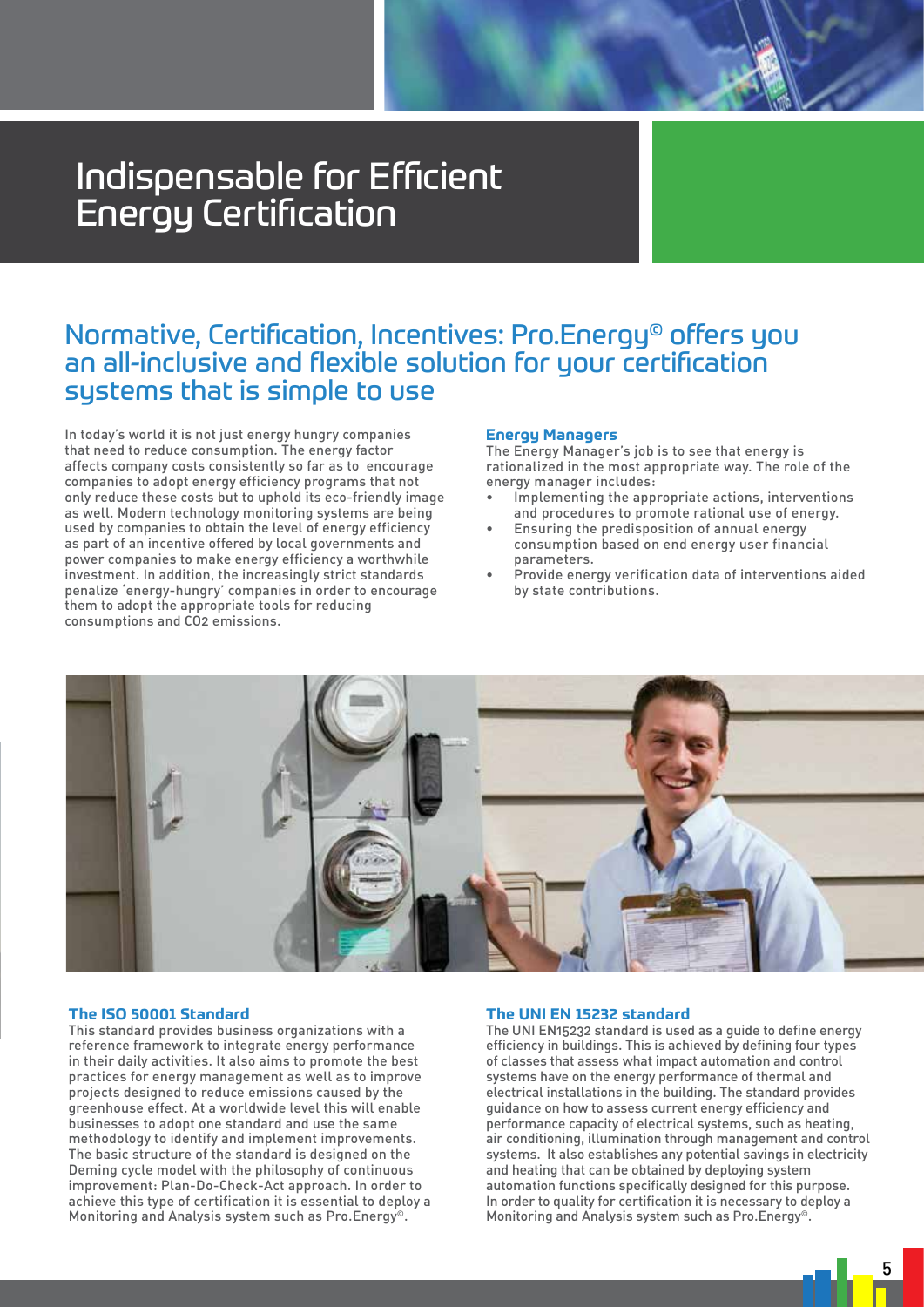# Visualizzazione dei consumi immediata, semplice e chiara

## Pro.Energy© offers all-inclusive, fast, effective and transparent energy consumption visualization

Pro.Energy© has been designed to deliver transparent visualization of all energy consumption values of entire company. These values are collected from counters and meters located locally or remotely throughout the company site. Thanks to the Movicon and Pro.Energy<sup>®</sup> technology, companies will be able to view energy information displayed on monitors locally and over the internet using common browsers, smartphones or tablets. This information will help companies to make drastic cost reductions in managing energy, maintenance and licenses. No other energy monitoring and control system available on today's market has the ability to minimize investments like Pro. Energy<sup>®</sup> can.

#### **The Energy Dashboard**

Pro.Energy© collects and displays real-time data on dashboards with eye-catching graphics clearly showing all indicators and operating status. Operators will find it easy to monitor and control any production situation wherever and whenever simply by using the graphical web interface features. The Dashboard interface has been especially designed to satisfy the most modern ergonomic requirements. What's more, the Pro.Energy© module and can be completely customised to function as a supervisor by integrating advanced management and control features offered as optionals.

| <b>Consupmtions</b>                                                                                                                                                                                                                  |                       |                                                           |                 |
|--------------------------------------------------------------------------------------------------------------------------------------------------------------------------------------------------------------------------------------|-----------------------|-----------------------------------------------------------|-----------------|
| Electric energy                                                                                                                                                                                                                      | Electric energy       | Gas building.1                                            |                 |
| Daily Total:                                                                                                                                                                                                                         | 1829,0 kWh            | Daily Total:                                              | 1812,0 sm3      |
| Daily Cost                                                                                                                                                                                                                           | $54,87$ $E$           | <b>Cary Cost:</b>                                         | 54,36 €         |
| Dail 15 min. liable                                                                                                                                                                                                                  | 12.0 kwh              | Last 15 min. solve.                                       | 17,0 sm3        |
| [2012] Sciences (September 1999) State (1999) -                                                                                                                                                                                      |                       | [A] All monetable ( Continents   Indicate   Main   Imperi |                 |
| <b>CONTRACTOR</b>                                                                                                                                                                                                                    |                       |                                                           |                 |
| Water                                                                                                                                                                                                                                | Winter                | Clima energy                                              | Electric energy |
| Daily Total:                                                                                                                                                                                                                         | 1898,0 m3             | Daily Total:                                              | 1884,0 kWh      |
| Daily Cost                                                                                                                                                                                                                           | 56,94                 | Daily Cost                                                | 56,52 $\in$     |
| List Birms value                                                                                                                                                                                                                     | $16,0$ m <sup>3</sup> | Last 15 most yanar.                                       | 10,0 kwh        |
| <b>EXIVAL PRODUCTION CONTINUES INTO A REPORT OF A STATE OF A REPORT OF A STATE OF A REPORT OF A REPORT OF A REPORT OF A REPORT OF A REPORT OF A REPORT OF A REPORT OF A REPORT OF A REPORT OF A REPORT OF A REPORT OF A REPORT O</b> |                       | AS AS CONTRACTOR COMMUNICATION CONTRACTOR                 |                 |
| <b>And the second Alexander</b>                                                                                                                                                                                                      |                       |                                                           |                 |
| <b>Cort Sales</b><br><b>Periodo Company</b><br>Motor Chart<br>Simular                                                                                                                                                                |                       |                                                           | <b>Thirty</b>   |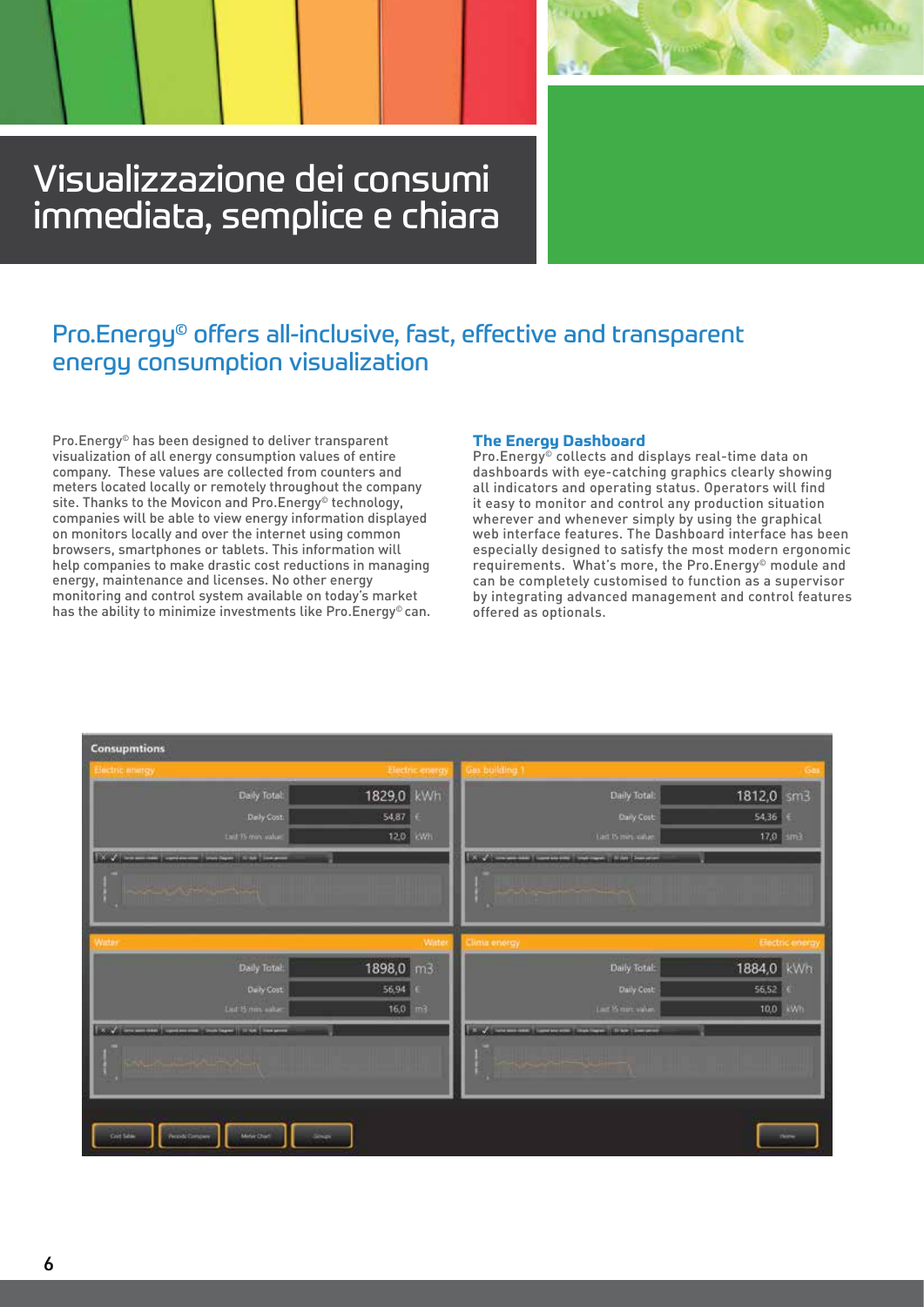# All-inclusive and efficient energy consumption analysis



## Pro.Energy© offers integrated ready-to-use analysis tools based on data and cost reports, charts and tables

The Energy Performance Indicators (EnPIs) are essential to performing consumption analysis effectively. They are the most reliable method to use when needing to analyze and improve energy efficiency through the detection and elimination of energy waste. Pro.Energy© collects all energy carrier data and records it on database so that it can then be analysed thoroughly and accurately by using purposely designed reports, charts and tables. Its reliable technology is simple to use and can be customized as required. In addition to recording real-time meter measures, the system also allows users to define and record virtual measures. Users will then be able to compare the actual behaviors with the virtual ones and manipulate virtual calculations to manage and restart specific energy logic groups based on specific meter calculations for example. Using these methods will allow Energy Managers and users to obtain powerful analytical reports containing all the information they need to identify those areas where energy is being wasted and take corrective action immediately.

> **1. Consumption Reports** – Consumption data analysis in table and chart format with selectable meters, value totals with minimum and maximum calculations for selected time ranges.

> **2. Cost Reports** - Consumption analysis indicating costs for each energy carrier.

**3.Behaviour Charts** - Consumption behavior charts for selected time range.

**4.Time range comparisons** - Graphical analysis comparing values calculated for different time ranges.

**5.Threshold Control** - Analysis to identify exceeded set thresholds.

This essential information will aid Energy Managers whose job it is to eliminate waste and optimize consumption. The recorded data analysis management is simple to use, yet powerful and comprehensive. All reports can be managed locally or over the Web. They can also be printed or exported in the most popular formats (e.g. Excel and PDF).

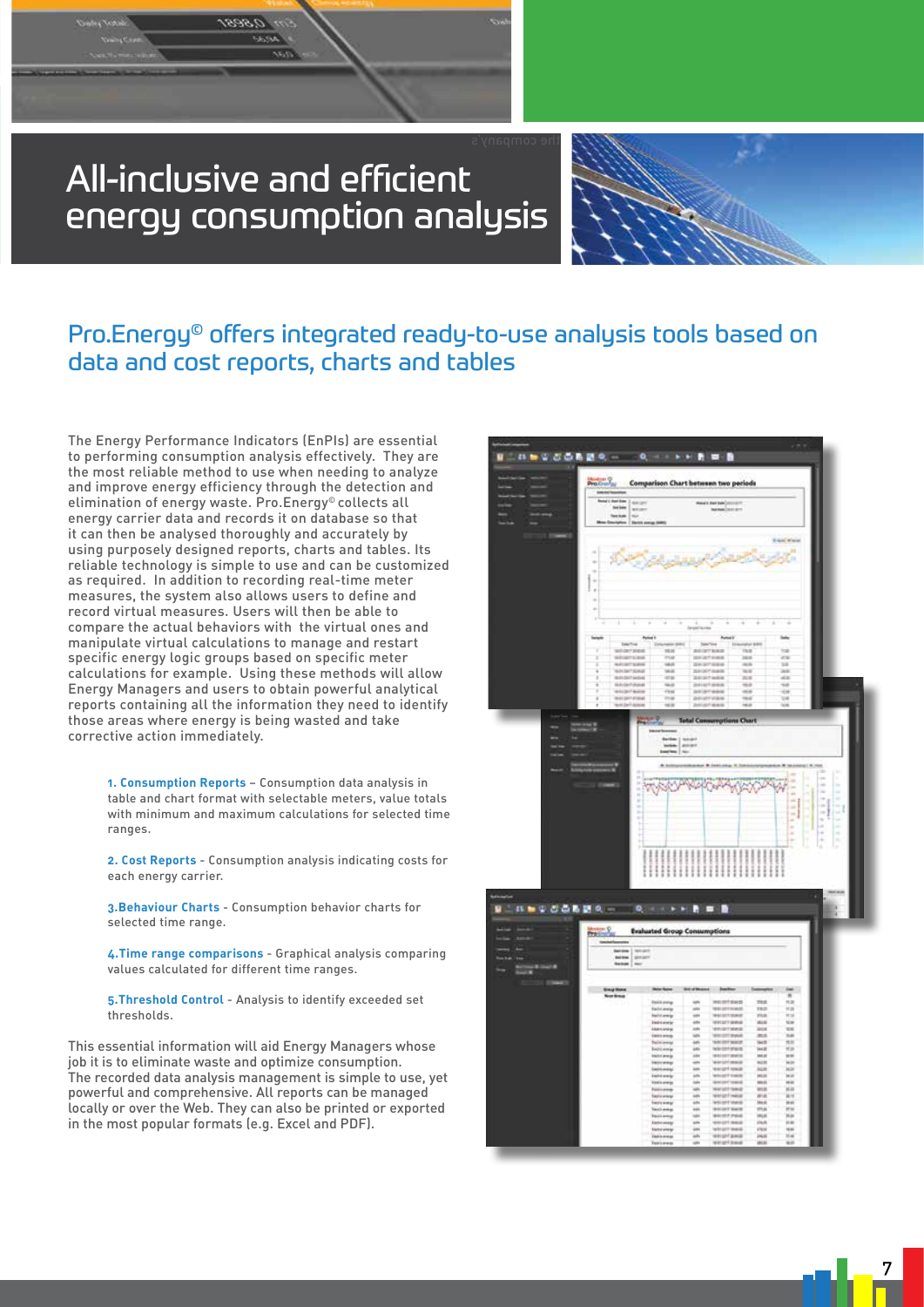

# Connectivity and IIoT



## Open data acquisition for total connectivity

Pro.Energy© is based on open architecture that can be integrated with measuring tools of different types that are being used in the company. Infact, an integrated system must be capable of collecting any type of value deriving from different field devices such as multimeters, meters, PLCs and sensors.

#### **I/O Drivers**

A vast ranging native I/O Driver library has been integrated to communicate with all measuring and control systems (e.g. Modbus, Bacnet, Konnex, LON, Simatic, Schneider, ABB, Profibus, Profinet IEC 60870, IEC 61850 and many more).

#### **OPC**

Native and integrated OPC UA Server and Client technology.

#### **Networking and DB**

Expansive. native and integrated connectivity for Networking and database table sharing among distributed stations using WinCE HMI panels or third party managerial systems (ERP) and business systems (SAP). Movicon Pro.Energy© is the best system for connecting field monitoring and control systems with managerial systems at-all-levels that also offers production data and energy consumption cross-referencing.

### Data archiving in relational SQL Server™ database.

All process data collected by Movicon Pro.Energy© is recorded and archived for analysis by the Data Logger objects which are created automatically by the wizard. The wizard consents simple data aggregation and definition of the recording and archive management modalities. This important process is performed with the concepts of simplicity, reliability and openness. A Microsoft SQL Server license is not required for using Pro.Energy© in simple and straightforward architectures.

Data tables are structured automatically and the calculation database provides all the information needed for fast and effective analysis in dashboard and in analytical report viewer objects. This simple object-oriented configuration method makes it easier for the user to customize, handle, display and record real-time data thanks to Movicon platform architecture, of which Pro.Energy© is a functional module.

#### **Data collection openness**

The collection of measurements, operating status and alarms requires a local HMI interface on the production unit if not already available on the PLC as digital information. The Pro.Energy© architecture is ideal for connecting any display screen in a local or Web-based HMI operator panel network. Its integrated functions directly manage data collection and visualization distribution points. The user company can therefore safeguard their investment and reduce costs that would otherwise be used in financing invasive interventions.

#### **Data Redundancy**

Movicon Pro.Energy© offers the option to apply the use of the Data Redundancy feature in Mission Critical data collection systems to manage automatic synchronization of historical data stored in PC systems with redundant communication and hardware.



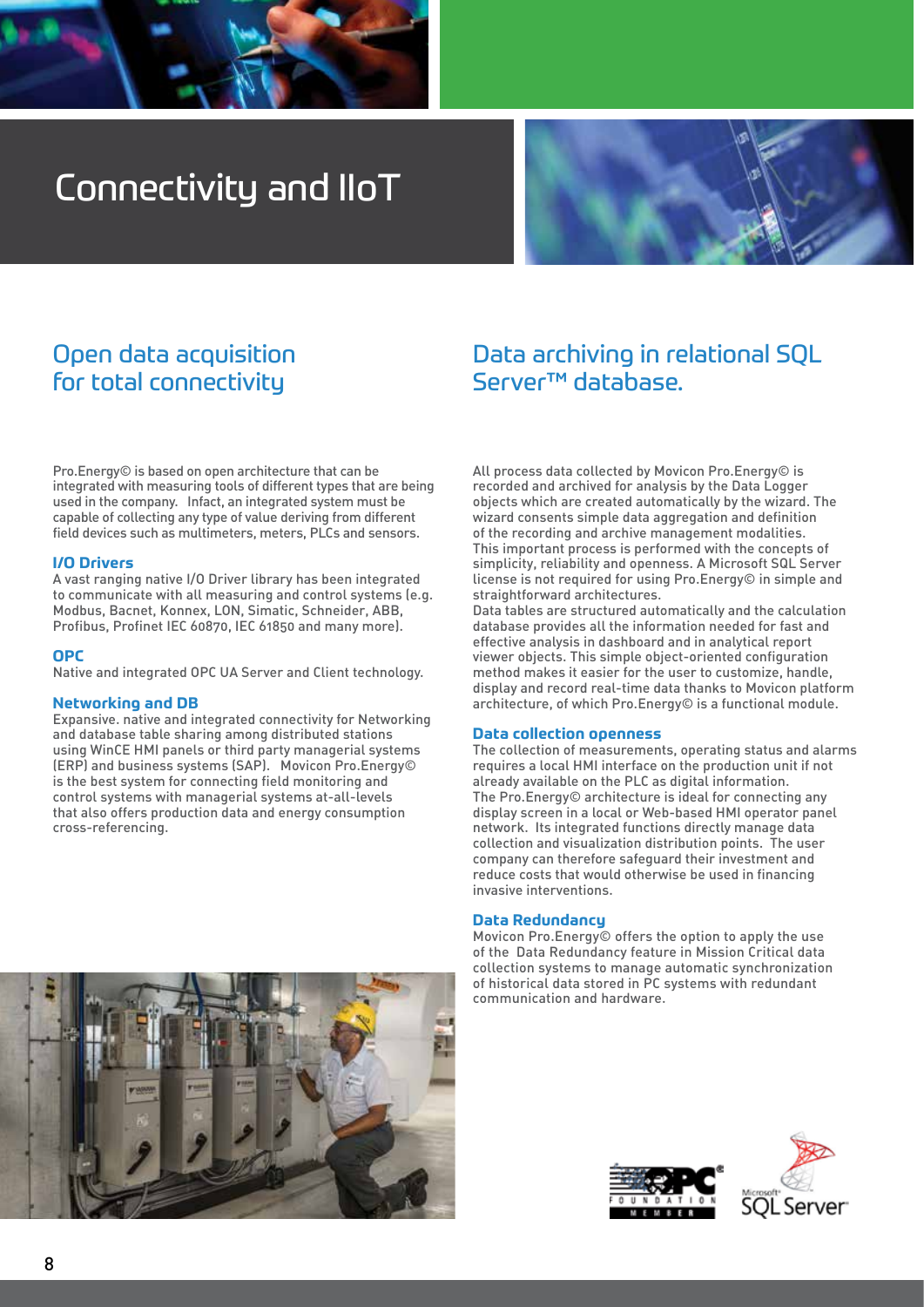





## Pro.Energy© driven by the powerful and open Movicon.NExT platform technology for data communication and recording with the option to integrate all the features of a supervisor.

When installing Pro.Energy<sup>®</sup> in your company you will get an Energy Efficient Manager system that will automatically connect directly to your preinstalled measurement systems and integrate with your production lines without you needing to worry about which connection modality to use. Empowered by Movicon, Pro.Energy© is able to provide a number of integrated solutions that enable connectivity towards production systems. This is accomplished by using native I/O drivers to connect directly to PLCs, Multimetres, Analyzers, Remote I/O, PLC or control systems. In addition, connectivity via OPC UA Client or Server towards pre-installed SCADA or HMI systems as well as towards remote telemetry devices functioning within a Internet of Things (IIoT) scenerio is also possible. Data can then be collected without having to invest more in additional installations on the production side. The collected data is then aggregated and archived in Ms SQL Server relational database tables. This will enable the calculated energy performance indicators (EnPI) to be displayed locally using remote control that is provided by the Movicon Pro.Energy© Web architecture. Ultimately, the system also provides full bidirectional connectivity with ERP or SAP systems to enable total information flow at all levels.

## Much more than just energy consumption system

Thanks to Movicon.NExT, integrating all the functions needed to create true and powerful supervision architecture is very simple. Control Logic can be integrated to manage load balancing for example, or schedulers to activate or deactivate different utilities at certain times. Control and Alarm thresholds can also be managed with subsequent diagnostics, signalling, on call duty personnel and statistics. Dynamic geographical maps can also be used to represent a series of systems distributed over different geographical areas, each one integrated with a corresponding data display window. Furthermore, all information relating to the context within which the system is installed can be added, such as production data, environmental parameters and user data.

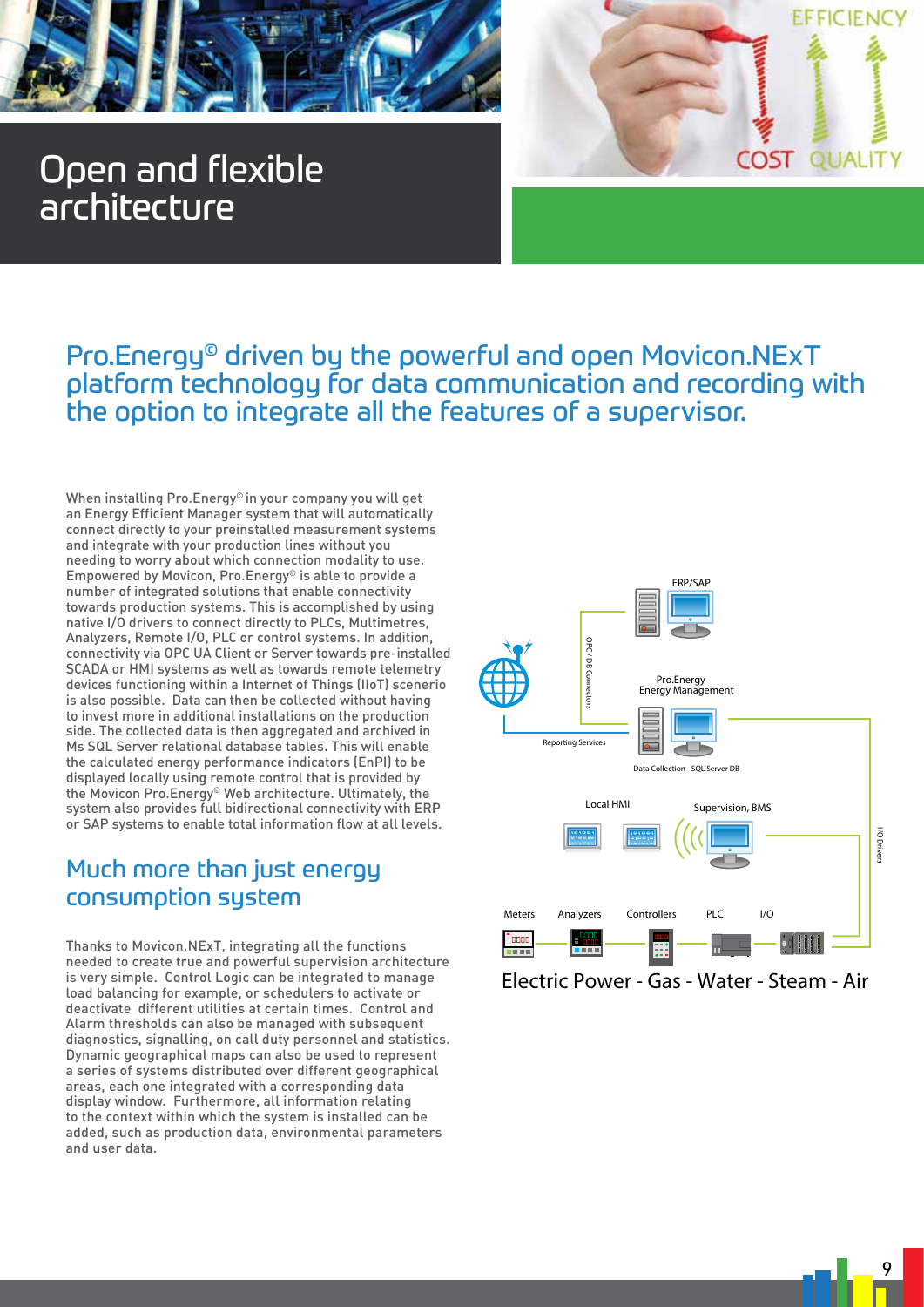

# complete the complete state of the complete state of the complete state of the complete state of the complete state of the complete state of the complete state of the complete state of the complete state of the complete st Fast and safe investment<br>return return



## Contained investment with an immediate return on Energy Efficiency by reducing waste in any industrial sector and infrastructure

Pro.Energy© is a standard solution used in all applications designed to collect data, analyse measures and energy consumption meters. It can be applied to buildings and infrastructures as a simple monitoring system or a supervisory system (BMS Building Management System) supervisory system (STTS SCADA/HMI supervisory projects. It can be used in independent "stand alone" architectures applied as a server for the 'telemetering' of existing remote systems without changing, modifying or replacing any existing measuring and automation system. Pro.Energy<sup>®</sup> can connect to existing meters, PLCs or SCADA/HMI to collect consumption and production information from their databases.

Pro.Energy© also offers solutions for those who don't have a Supervision system (BMS). It can be used to integrate display screens and manage organization or building data. Pro.Energy© has been specially designed to minimize investments without modifying a thing unless explicitly needed. Pro.Energy© uses the best technology available for collecting, managing and analyzing energy data. It can also control and automate illumination, energy distribution and HVAC systems as well as many others.

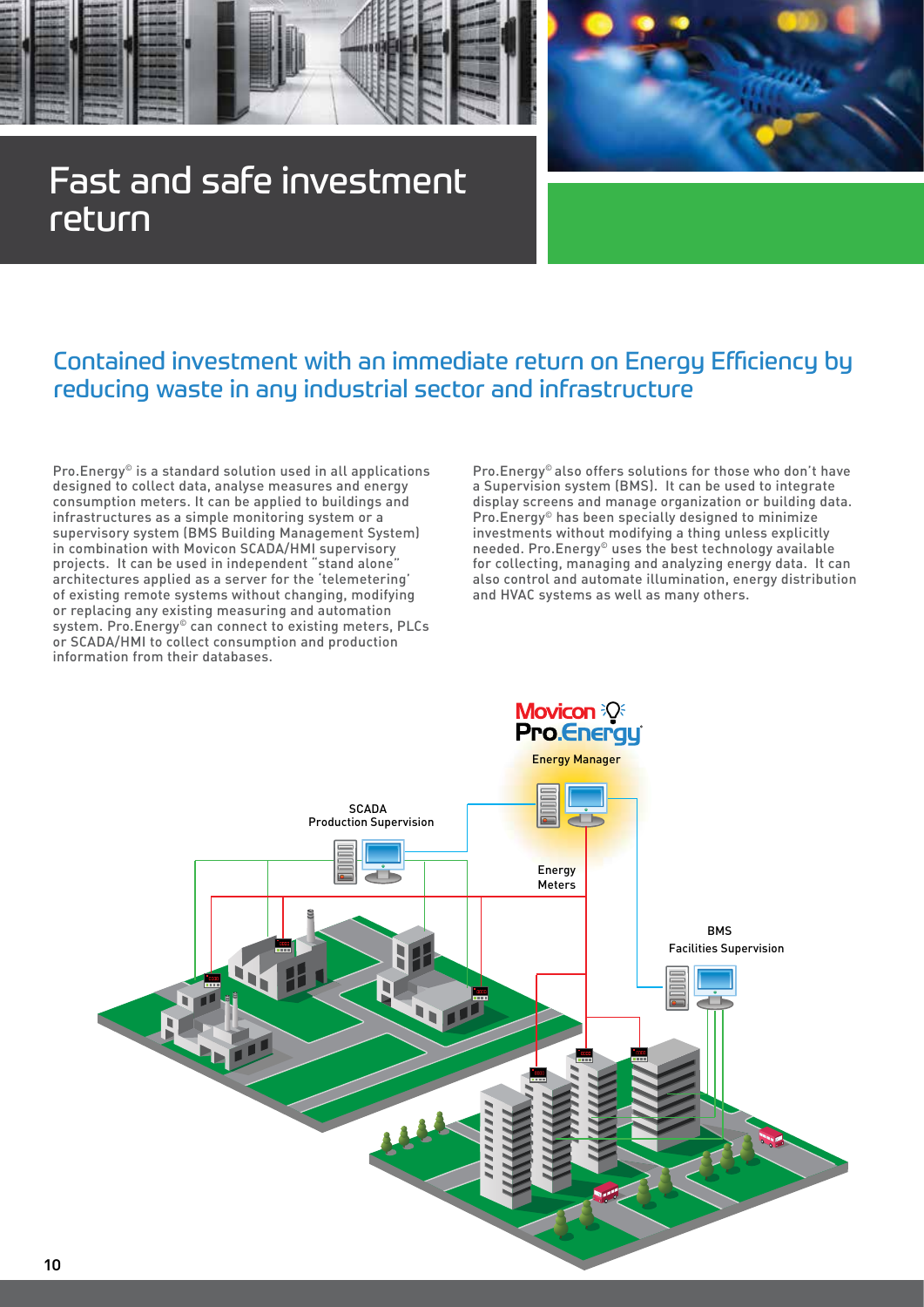

# Key Features



#### **Openness**

Pro.Energy© is a Movicon functional module and therefore inherits the platform's .NET, XAML, SQL Server™ and HTML5 technology.

#### **Simplicity and Wiizards**

The Pro.Energy© configuration wizard simplifies the task of selecting field variables and creates data collection databases automatically. Real-time Dashboards, caculation databases and analytical reports are created automatically with just a few clicks. Applications are easy to create within minutes.

#### **Standard**

Pro.Energy© is completely based on standard technologies to safeguard your investment.

#### **Performance**

Pro.Energy© ensures real-time data management and offers a structured analysis of data even in those databases containing Big Data.

#### **Powerful Historian**

Collected data are recorded by the Historian objects and archived in SQL Server tables with automatic data recycling.

#### **Connectivity**

Pro.Energy© integrates a vast communication driver library ready to connect to all measuring and meter devices (Modbus, Bacnet, Konnex, LON, Siemens, Schneider, Rockwell, Profibus, Profinet, Ethernet/IP and many others). The drivers include functionalities such as automatic Tag import, remote telemetry system and IIoT connectivity. Furthermore, it offers full connectivity via OPC UA as Client and Server.

#### **Ready-to-use and Custom Reports**

Pro.Energy© offers integrated, ready-to-use and Web-enabled Analysis Reports based on historical data. This solution also offers the option to integrate and customize your own reports using the Report Designer

#### **HTML5 Web architecture**

Pro.Energy© offers local and web- enabled dashboards with real-time measurements and reports. Data can be accesses on the Server by using Internet browsers. Performances along with the security of the HTML5 standard ensure reductions in cost and maintenance.

#### **Open and customizable AnPIs Analysis Modules**

The EnPIs analysis modules offer simple and effective solutions to obtain all the various consumption measurements of energy carriers in the most practical, quickest and open way possible. Reports, Tables and Charts can be used to perform a compIete production analysis with the option to print and export their data contents. Data can be managed in custom architectures.

#### **Integrated Connectivity with Movicon™**

In addition to being able to interface with any supervisor, Pro.Energy© also offers the great advantage of integration and connectivity with the Movicon.NExT SCADA/HMI systems.



**Progea is at your full disposal to help and support you with your every analysis, Supervision or Consumption Monitoring project need. Please contact us for a demo or any further information:**

#### **info@progea.com - +39 059 451060**